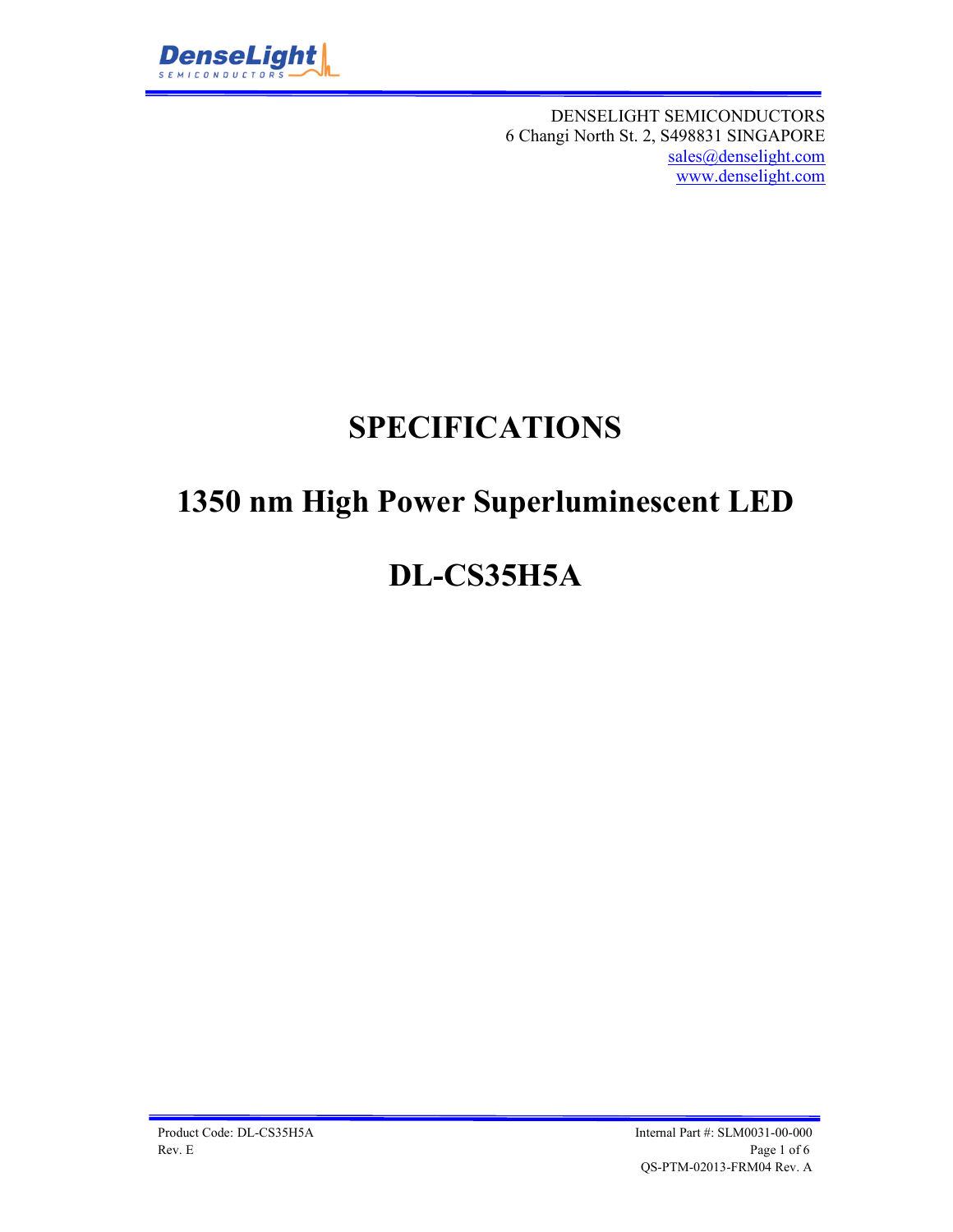

### **A. PRODUCT DESCRIPTION**

The DenseLight DL-CS35H5A series is a broadband SLED that operates in a true inherent superluminescent mode. This superluminescent property generates broader band at higher drive currents in contrast to other conventional SLEDs which are ASE-based, where high drive tends to give narrower band. Its low coherence reduces Rayleigh backscattering noise. Coupled with high power and large spectral width, it offsets photoreceiver noise and improves spatial resolution (in OCT) and measurand sensitivity (in sensors). The SLED is available in 14-pin BTF package. It is compliance with the requirements of Bellcore Document GR-468-CORE.

Enabled by DensePIC<sup>TM</sup> spread spectra bandgap engineering technology, future generations of DenseLight SLEDs promise higher chip powers (up to 50mW possible), and broader spectral bands (beyond 120nm). Higher levels of integration may feature integrated SLEDs with phase modulators, optical couplers and photodetectors into a complete optical sensor chipset.

For responsive prototyping enquiries please email: info@denselight.com

#### **B. FEATURES**

- Ex-fiber output power of  $>13$ mW
- 3dB bandwidth of >45nm
- Typical spectral modulation of 0.2dB
- 14-pin BTF package
- Single mode fiber

#### **C. APPLICATIONS**

- Fiber Optic Gyroscope
- Optical Test Instrument
- Fiber Optic Sensors
- Fiber Optic Communications
- Optical Coherence Tomography
- Biomedical Imaging Device
- Clinical Healing Equipment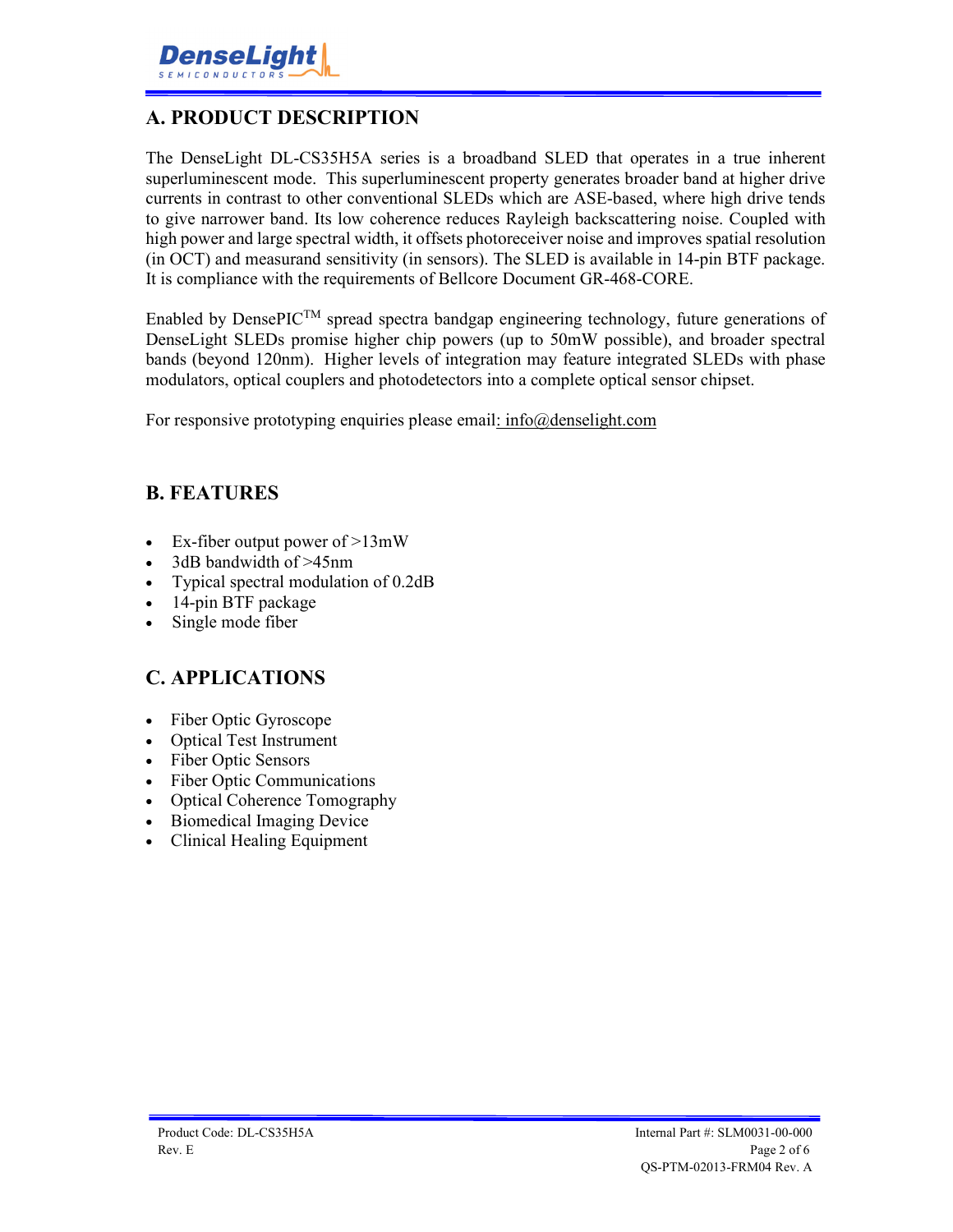

### **D. ABSOLUTE MAXIMUM RATINGS**

| <b>Parameter</b>                | <b>Symbol</b>     | <b>Condition</b>    | Min      | Max            | Unit            |
|---------------------------------|-------------------|---------------------|----------|----------------|-----------------|
| Reverse voltage                 | $\rm V_R$         |                     |          | $\overline{2}$ | V               |
| Forward current                 | $I_F$             |                     |          | 400            | mA              |
| Forward voltage                 | $V_{\rm F}$       | $I_{op}$            |          | 2.5            | V               |
| Case temperature                | $T_c$             | $I_{op}$            | $-40$    | 70             | $\rm ^{\circ}C$ |
| $SLED$ temperature <sup>1</sup> | T <sub>SLED</sub> | $I_{op}$            | $\Omega$ | 70             | $\rm ^{\circ}C$ |
| Thermoelectric cooler voltage   | $\rm V_{TEC}$     |                     |          | 3.0            | V               |
| Thermoelectric cooler current   | I <sub>TEC</sub>  |                     |          | 1.8            | A               |
| Storage temperature             | $T_{\text{stg}}$  | Unbiased            | $-40$    | 85             | $\rm ^{\circ}C$ |
| Storage humidity                |                   |                     | 5        | 85             | %RH             |
| Electro static discharge (ESD)  | V <sub>ESD</sub>  | Human body<br>model |          | 500            | V               |
| Lead soldering temperature      | $S_{temp}$        |                     |          | 260            | $\rm ^{\circ}C$ |
| Lead soldering time             | $S_{time}$        |                     |          | 10             | sec             |

# **E. SPECIFICATIONS (TSLED = 25C)**

| <b>Parameter</b>              | <b>Symbol</b>     | Condition         | Min                      | Typ                      | <b>Max</b>               | Unit      |
|-------------------------------|-------------------|-------------------|--------------------------|--------------------------|--------------------------|-----------|
| Operating current             | $\mathbf{I}_{op}$ | -                 | $\overline{\phantom{0}}$ | $\overline{\phantom{0}}$ | 350                      | mA        |
| Forward voltage               | $\rm V_F$         | $I_{op}$          | -                        |                          | $\overline{2}$           | V         |
| Power in SMF                  | $P_{o}$           | $I_{op}$          | 13                       |                          | $\overline{\phantom{a}}$ | mW        |
| Central wavelength            | λ                 | $\mathbf{I}_{op}$ | 1330                     | 1350                     | 1370                     | nm        |
| Bandwidth                     | $B_{\rm FWHM}$    | $\mathbf{I}_{op}$ | 45                       |                          | $\overline{\phantom{a}}$ | nm        |
| Spectrum modulation           | R                 | $I_{op}$          | $\overline{\phantom{a}}$ | 0.2                      | 0.4                      | dB        |
| Thermistor resistance         | $R_{therm}$       | $T = 25 °C$       | 9.5                      | 10                       | 10.5                     | $k\Omega$ |
| Thermoelectric cooler voltage | V <sub>TFC</sub>  | $I_{op}$          | $\overline{\phantom{0}}$ | $\overline{\phantom{0}}$ | 2.5                      | V         |
| Thermoelectric cooler current | I <sub>TEC</sub>  | $\mathbf{I}_{op}$ | $\overline{\phantom{0}}$ |                          | 1.1                      | A         |

<sup>1</sup> T<sub>SLED</sub> is monitored by internal thermistor with external pin out.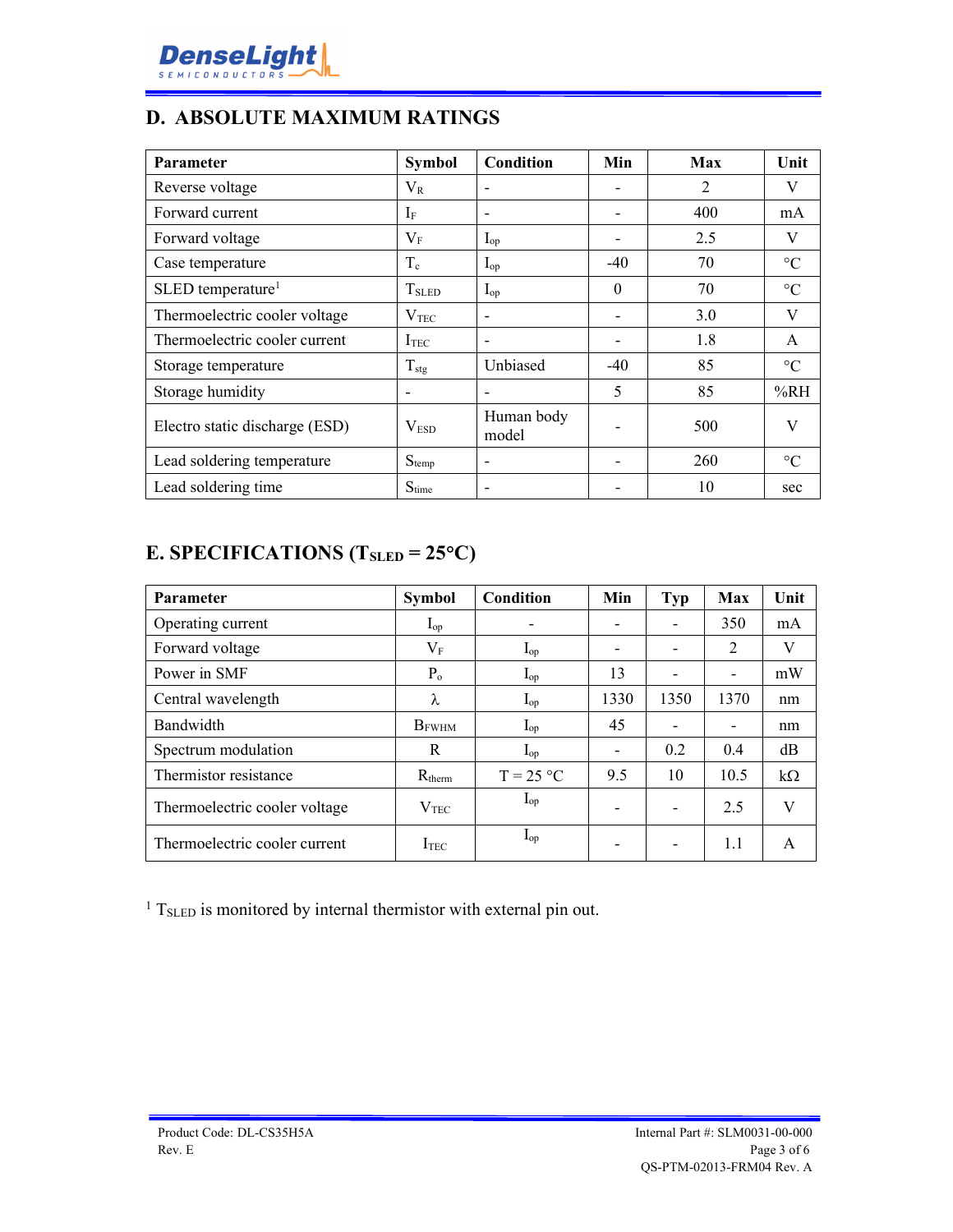

### **F. PACKAGE**

#### **BTF package**

| Part                 | <b>Description</b> |
|----------------------|--------------------|
| Package type         | <b>BTF</b>         |
| Fiber:               | <b>SMF-28</b>      |
| <b>MFD</b>           | $10 \mu m$         |
| Cladding diameter    | $125 \mu m$        |
| Coating diameter     | $245 \mu m$        |
| Jacket               | 900µm loose tube   |
| Fiber pigtail length | lm                 |
| Fiber bending radius | $>40$ mm           |
| Connector            | FC/APC             |
| Dimensions           | See figure         |



| Pin Assignment |                    |
|----------------|--------------------|
|                | TEC+               |
| $\overline{2}$ | <b>THE RMISTOR</b> |
| 3              |                    |
| $\overline{4}$ |                    |
| 5              | <b>THE RMISTOR</b> |
| 6              |                    |
|                |                    |
| 8              |                    |
| 9              |                    |
| 10             | SLED ANODE +       |
| 11             | SLED CATHODE -     |
| 12             |                    |
| 13             | CASE               |
| 14             | TEC -              |

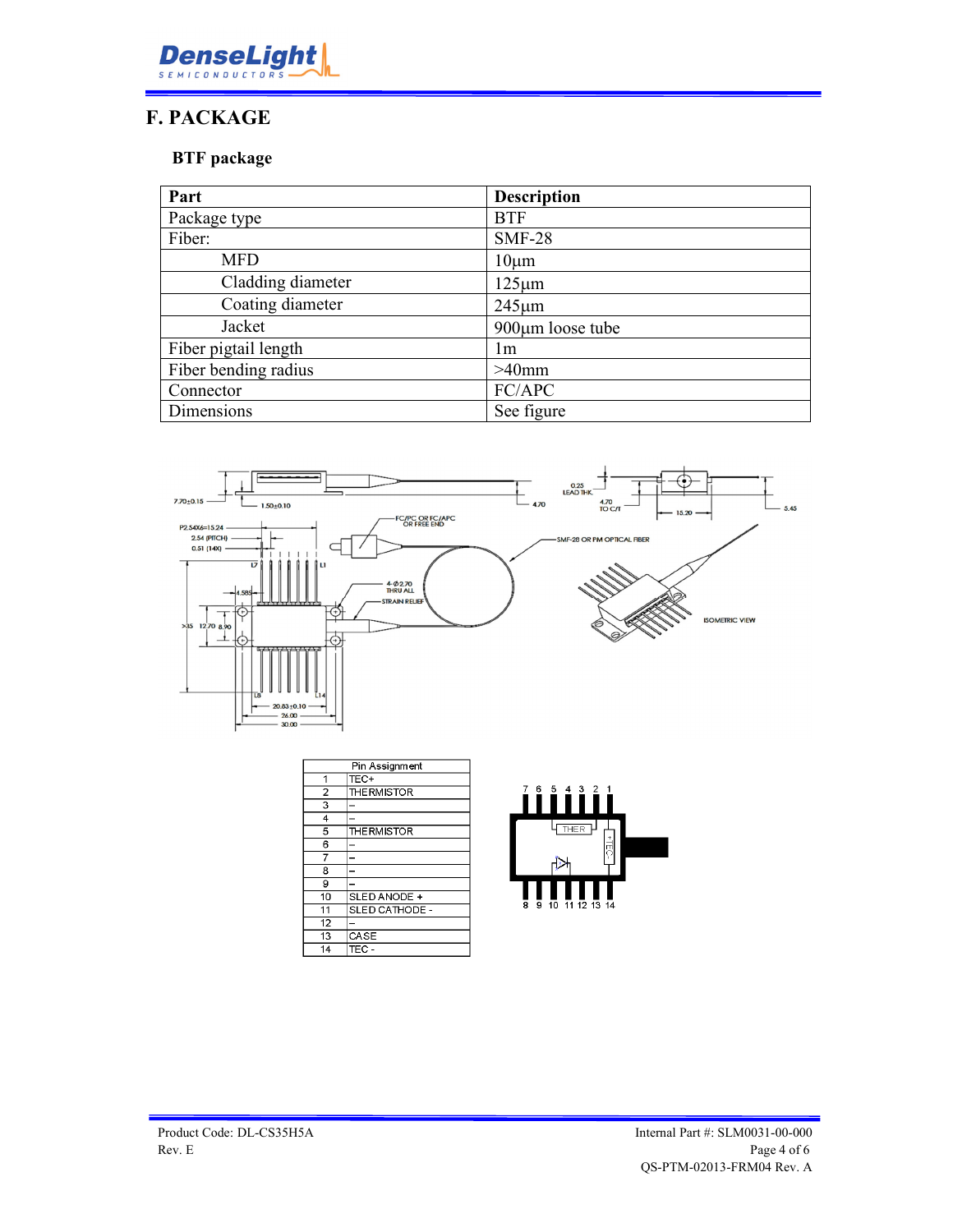

## **G. TYPICAL PERFORMANCE CHARACTERISTICS**

Operating condition:  $T_{\text{SLED}} = 25 \text{ °C}$ 



**P-I Curve**



**Spontaneous Emission Spectrum**



**I-V Curve**



**Spectrum Modulation**